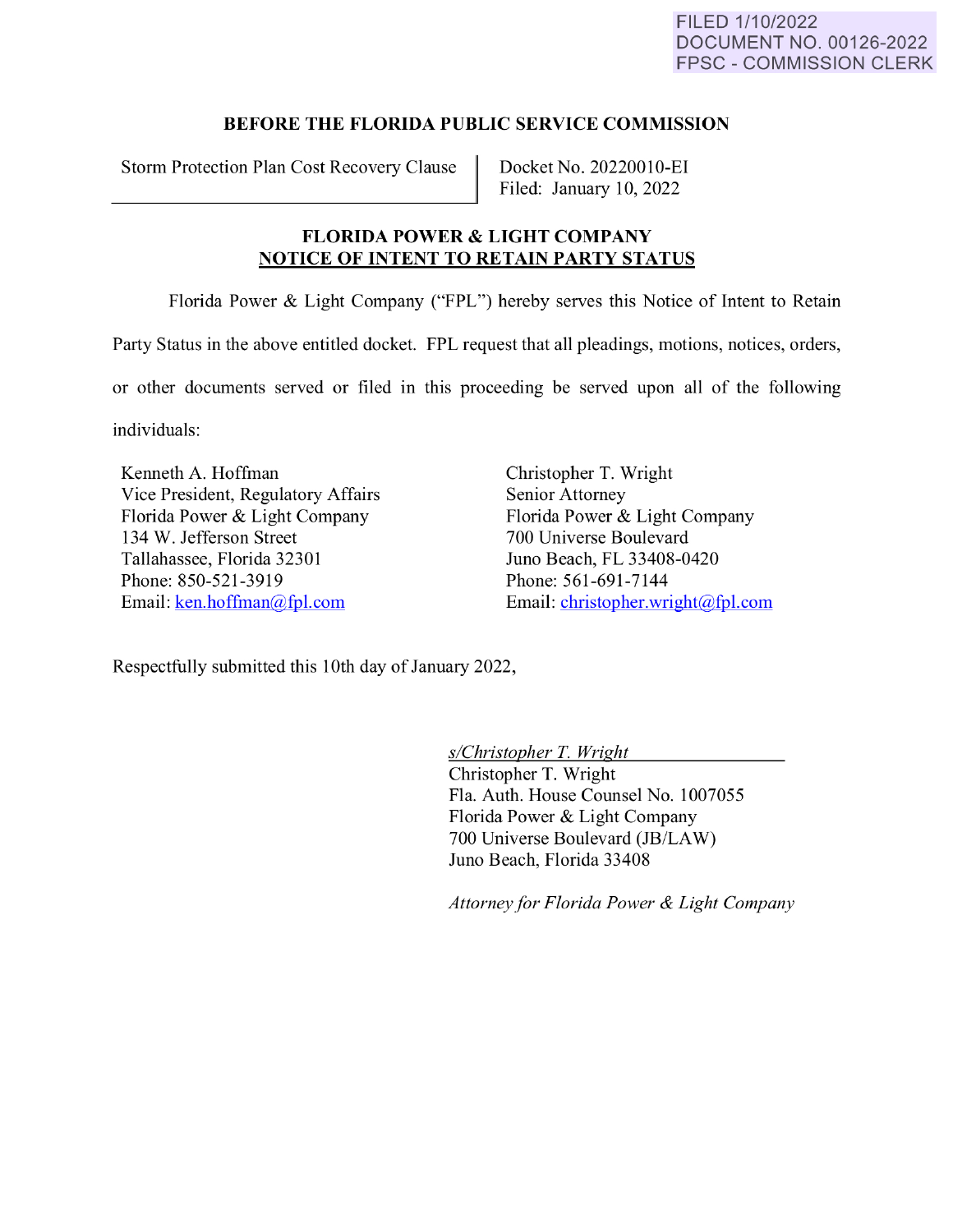## **CERTIFICATE OF SERVICE**

**I HEREBY CERTIFY** that a true and correct copy of the foregoing was served by electronic delivery this 10th day of January 2022 to the following:

| Jennifer Crawford                        | Office of Public Counsel             |
|------------------------------------------|--------------------------------------|
| <b>Shaw Stiller</b>                      | c/o The Florida Legislature          |
| Stefanie-Jo Osborn                       | 111 West Madison Street, Room 812    |
| <b>Florida Public Service Commission</b> | Tallahassee, FL 32399-1400           |
| 2540 Shumard Oak Boulevard               | gentry.richard@leg.state.fl.us       |
| Tallahassee, FL 32399                    | rehwinkel.charles@leg.state.fl.us    |
| jcrawfor@psc.state.fl.us                 | christensen.patty@leg.state.fl.us    |
| SOsborn@psc.state.fl.us                  | morse.stephanie@leg.state.fl.us      |
| sstiller@psc.state.fl.us                 | pirrello.anastacia@leg.state.fl.us   |
| <b>For Commission Staff</b>              | wessling.mary@leg.state.fl.us        |
|                                          | <b>For Office of Public Counsel</b>  |
|                                          |                                      |
| J. Jeffrey Wahlen                        | Dianne M. Triplett                   |
| Malcolm M. Means                         | <b>Deputy General Counsel</b>        |
| <b>Ausley McMullen</b>                   | Duke Energy Florida, LLC             |
| Post Office Box 391                      | 299 First Avenue North               |
| Tallahassee, Florida 32302               | St. Petersburg, FL 33701             |
| jwahlen@ausley.com                       | Dianne.Triplett@Duke-Energy.com      |
| mmeans@ausley.com                        |                                      |
|                                          | Matthew R. Bernier                   |
| Ms. Paula K. Brown                       | Robert L. Pickels                    |
| <b>Regulatory Affairs</b>                | Duke Energy Florida, LLC             |
| P. O. Box 111                            | 106 E. College Avenue, Suite 800     |
| Tampa FL 33601-0111                      | Tallahassee, FL 32301                |
| regdept@tecoenergy.com                   | Matthew.Bernier@Duke-Energy.com      |
| <b>For Tampa Electric Company</b>        | Robert.pickels@ducke-energy.com      |
|                                          | FLRegulatoryLegal@Duke-Energy.com    |
|                                          | <b>For Duke Energy Florida, LLC</b>  |
| Jon C. Moyle, Jr.                        | Stephanie U. Eaton                   |
| Karen A. Putnal                          | Spilman Thomas & Battle, PLLC        |
| Moyle Law Firm, P.A.                     | 110 Oakwood Drive, Suite 500         |
| 118 North Gadsden Street                 | Winston-Salem, NC 27103              |
| Tallahassee, Florida 32301               | seaton@spilmanlaw.com                |
| Telephone: (850) 681-3828                |                                      |
| Facsimile: (850) 681-8788                | Derrick Price Williamson             |
| jmoyle@moylelaw.com                      | Spilman Thomas & Battle, PLLC        |
| kputnal@moylelaw.com                     | 1100 Bent Creek Boulevard, Suite 101 |
| mqualls@moylelaw.com                     | Mechanicsburg, PA 17050              |
| <b>For Florida Industrial</b>            | dwilliamson@spilmanlaw.com           |
| <b>Power Users Group</b>                 | For Walmart Inc.                     |